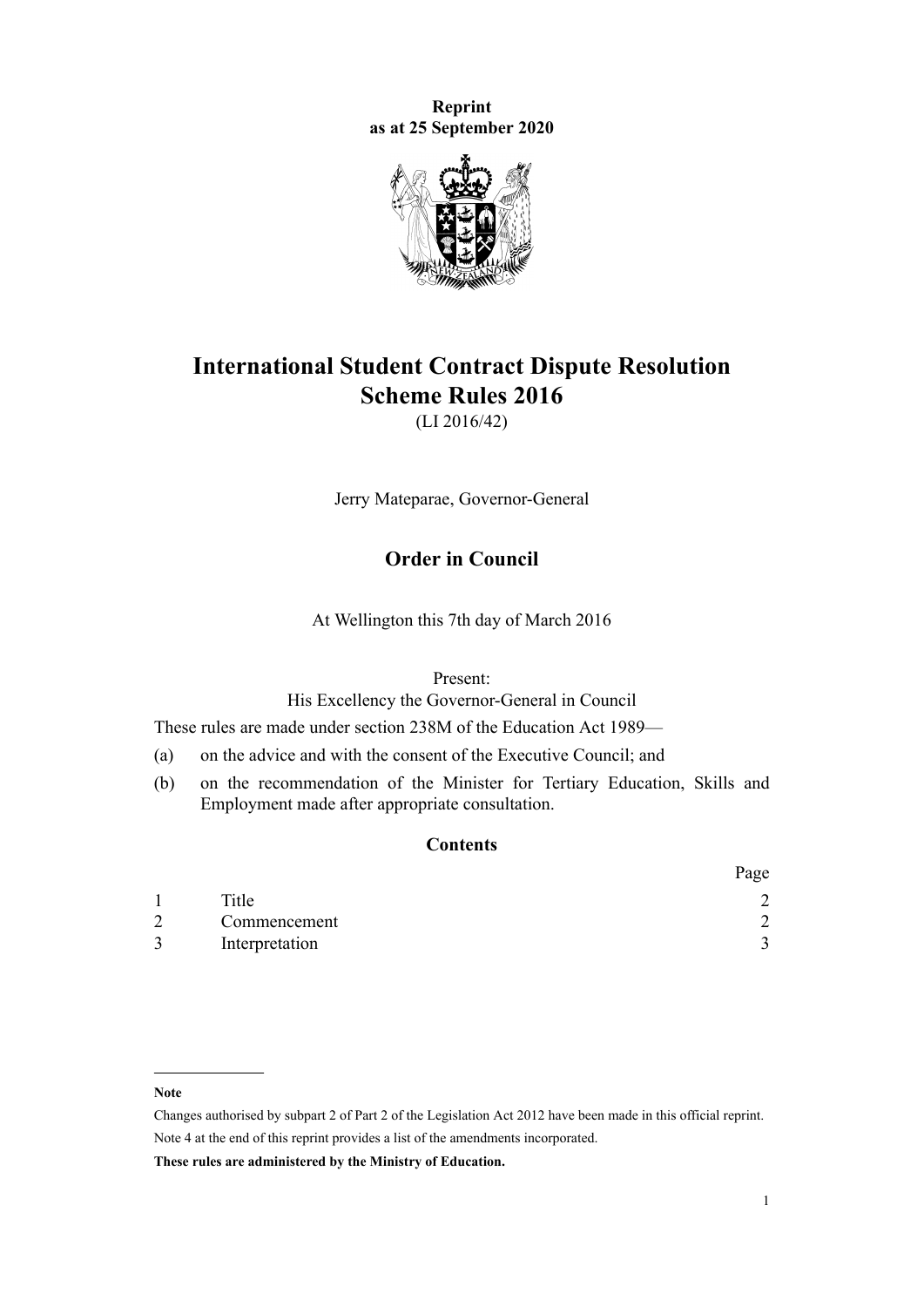# **[Part 1](#page-3-0)**

# **[Dispute resolution process](#page-3-0)**

<span id="page-1-0"></span>

| $\overline{4}$ | How to initiate dispute                                                                    | $\overline{4}$ |
|----------------|--------------------------------------------------------------------------------------------|----------------|
| 5              | Initial response of DRS operator to dispute                                                | $\overline{4}$ |
| 6              | When DRS operator may decline to accept dispute                                            | 5              |
| 7              | General approach to resolving disputes                                                     | 5              |
| 8              | DRS operator must ensure parties are aware of conditions of<br>scheme                      | 5              |
| 9              | How disputes may be resolved                                                               | 6              |
| 10             | Disputes may be combined                                                                   | 6              |
| 11             | DRS operator may obtain information necessary for resolution of<br>dispute in adjudication | 6              |
| 12             | Failure to supply information in adjudication                                              | 7              |
| 13             | Use of information in adjudication                                                         | 7              |
| 14             | DRS operator must keep parties informed                                                    | 7              |
| 15             | Mediator or adjudicator must be independent of parties to dispute                          | 7              |
| 16             | Decision by adjudicator                                                                    | 7              |
| 17             | When final decision binding                                                                | $\,$ $\,$      |
| 18             | Remedies under final decision in dispute resolved by adjudication                          | 8              |
| 19             | Termination of dispute resolution process                                                  | 8              |
| 20             | <b>Application to District Court</b>                                                       | 9              |
|                | Part 2                                                                                     |                |
|                | <b>Administration of scheme</b>                                                            |                |
| 21             | Functions of DRS operator                                                                  | 9              |

| 21 | Functions of DRS operator                        | 9  |
|----|--------------------------------------------------|----|
| 22 | Powers of DRS operator                           | 9  |
| 23 | DRS operator may extend time frames              | 10 |
| 24 | Appointees of DRS operator                       | 10 |
| 25 | DRS operator must ensure accessibility of scheme | 10 |
| 26 | DRS operator may publish case studies            | 10 |
| 27 | DRS operator must report systemic issues, etc.   | 11 |
| 28 | Annual report                                    | 11 |
| 29 | Monitoring operation of scheme                   | 12 |
|    |                                                  |    |

# **Rules**

# **Title**

These rules are the International Student Contract Dispute Resolution Scheme Rules 2016.

# **Commencement**

These rules come into force on 1 July 2016.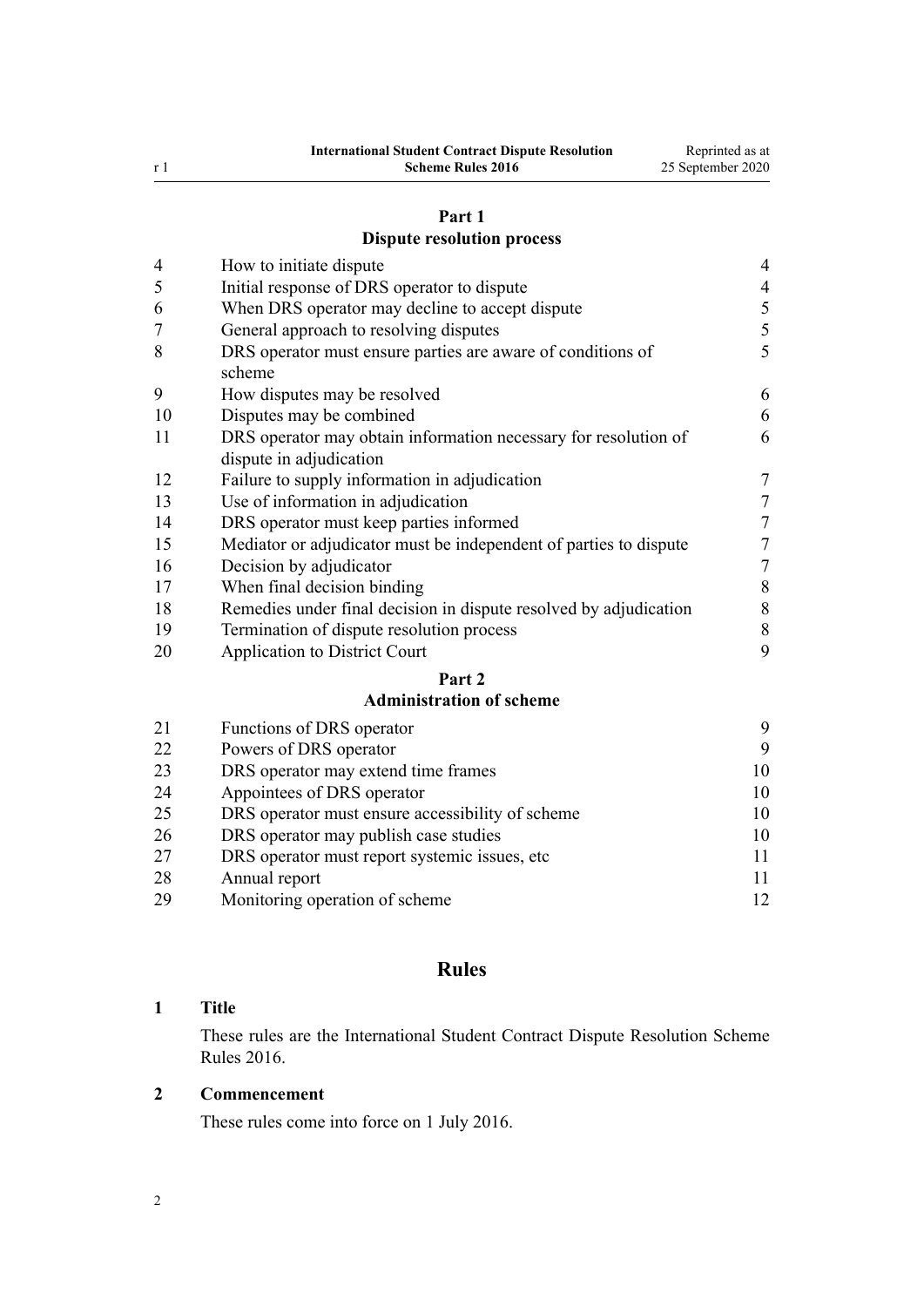<span id="page-2-0"></span>Reprinted as at 25 September 2020

(1) In these rules, unless the context otherwise requires,—

**Act** means the [Education and Training Act 2020](http://legislation.govt.nz/pdflink.aspx?id=LMS170674)

**adjudicator** means an adjudicator appointed by the DRS operator

**appoint** includes engage or employ, and **appointee** has a corresponding meaning

**code** means the [Education \(Pastoral Care of International Students\) Code of](http://legislation.govt.nz/pdflink.aspx?id=DLM6748146) [Practice 2016](http://legislation.govt.nz/pdflink.aspx?id=DLM6748146)

**code administrator** means a person or agency appointed under regulations made under [section 648](http://legislation.govt.nz/pdflink.aspx?id=LMS348617) of the Act

**dispute** means a dispute between an international student and a provider that is contractual or financial, or both

**DRS** operator means the person or agency appointed under [section 536\(4\)\(a\)](http://legislation.govt.nz/pdflink.aspx?id=LMS267818) of the Act to be responsible for administering the scheme

**enrol** means register or admit a person as a student to receive educational instruction provided by a signatory after the student has accepted an offer of educational instruction from the signatory, and **enrolment** has a corresponding meaning

**international student** has the same meaning as in [section 10\(1\)](http://legislation.govt.nz/pdflink.aspx?id=LMS171311) of the Act

**legal guardian**, in relation to an international student, means a person who, by court or testamentary appointment, is responsible for the student's well-being and financial support and provides for the care of the student in the student's home country

**mediator** means a mediator appointed by the DRS operator

**Minister** means the Minister of Education

**provider** has the same meaning as in [section 10\(1\)](http://legislation.govt.nz/pdflink.aspx?id=LMS171311) of the Act

**scheme** means the student contract dispute resolution scheme established by [section 536](http://legislation.govt.nz/pdflink.aspx?id=LMS267818) of the Act

**serious misconduct**, in relation to a provider, means misconduct that the DRS operator considers, on reasonable grounds, to be fraudulent or grossly negligent or a breach of any applicable law or regulations or the code

**student claimant**, in relation to a provider,—

(a) means a person who—

- (i) is an international student enrolled by the provider; or
- (ii) is a former international student enrolled by the provider; or
- (iii) intends to be, or is in the process of being, enrolled by the provider as an international student; and
- (b) includes a parent or legal guardian of a person in paragraph (a)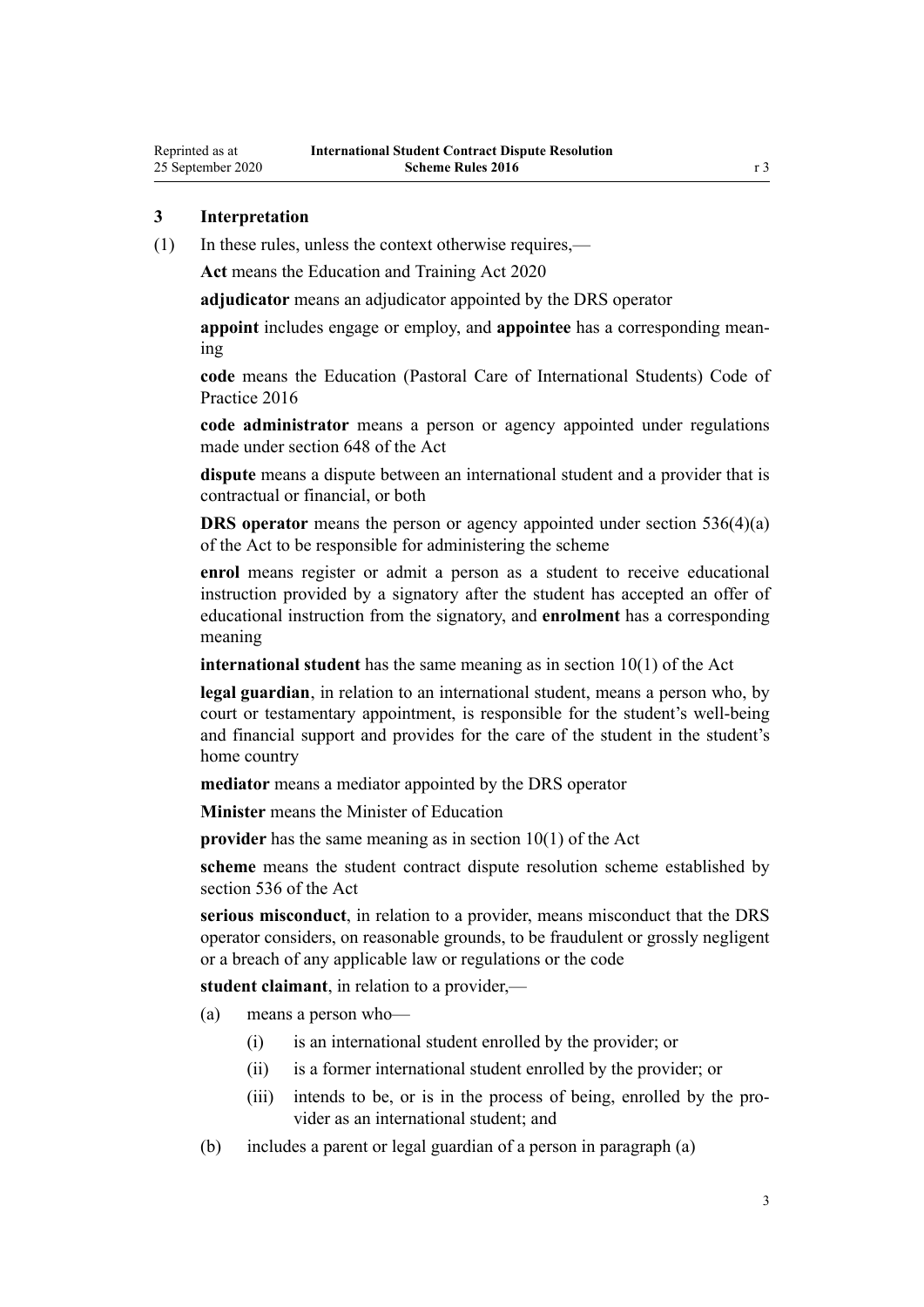<span id="page-3-0"></span>**systemic issue** means an issue that has material implications that not only affect the parties to a particular dispute but also relate to the systems, processes, or conduct of the provider who is the subject of a claim.

(2) A term that is used in these rules and defined in the Act but not in these rules has the same meaning as in the Act.

Rule 3(1) **Act**: amended, on 1 August 2020, by [section 668](http://legislation.govt.nz/pdflink.aspx?id=LMS367713) of the Education and Training Act 2020 (2020 No 38).

Rule 3(1) **code administrator**: replaced, on 1 August 2020, by [section 668](http://legislation.govt.nz/pdflink.aspx?id=LMS367713) of the Education and Training Act 2020 (2020 No 38).

Rule 3(1) **DRS operator**: amended, on 1 August 2020, by [section 668](http://legislation.govt.nz/pdflink.aspx?id=LMS367713) of the Education and Training Act 2020 (2020 No 38).

Rule 3(1) **international student**: amended, on 1 August 2020, by [section 668](http://legislation.govt.nz/pdflink.aspx?id=LMS367713) of the Education and Training Act 2020 (2020 No 38).

Rule 3(1) **Minister**: amended, on 1 August 2020, by [section 668](http://legislation.govt.nz/pdflink.aspx?id=LMS367713) of the Education and Training Act 2020 (2020 No 38).

Rule 3(1) **provider**: amended, on 1 August 2020, by [section 668](http://legislation.govt.nz/pdflink.aspx?id=LMS367713) of the Education and Training Act 2020 (2020 No 38).

Rule 3(1) **scheme**: replaced, on 1 August 2020, by [section 668](http://legislation.govt.nz/pdflink.aspx?id=LMS367713) of the Education and Training Act 2020 (2020 No 38).

# **Part 1**

# **Dispute resolution process**

#### **4 How to initiate dispute**

- (1) A student claimant may initiate a dispute against a provider by making a claim under the scheme to the DRS operator.
- (2) A student claimant may make a claim under the scheme free of charge.
- (3) The claim may be made in writing or orally.
- (4) The DRS operator must record in writing a claim made orally and confirm the record of the claim with the student claimant.
- (5) The DRS operator must provide reasonable support (such as interpretation support) to enable a student claimant to make a claim.

#### **5 Initial response of DRS operator to dispute**

The DRS operator must give written notice to the student claimant and to the provider within 10 working days after the claim is made that—

- (a) acknowledges receipt of the claim and its nature; and
- (b) states either that the dispute is accepted, or that the dispute is not covered by the DRS and explains why; and
- (c) if appropriate, directs the student claimant to the code administrator or other appropriate authorities; and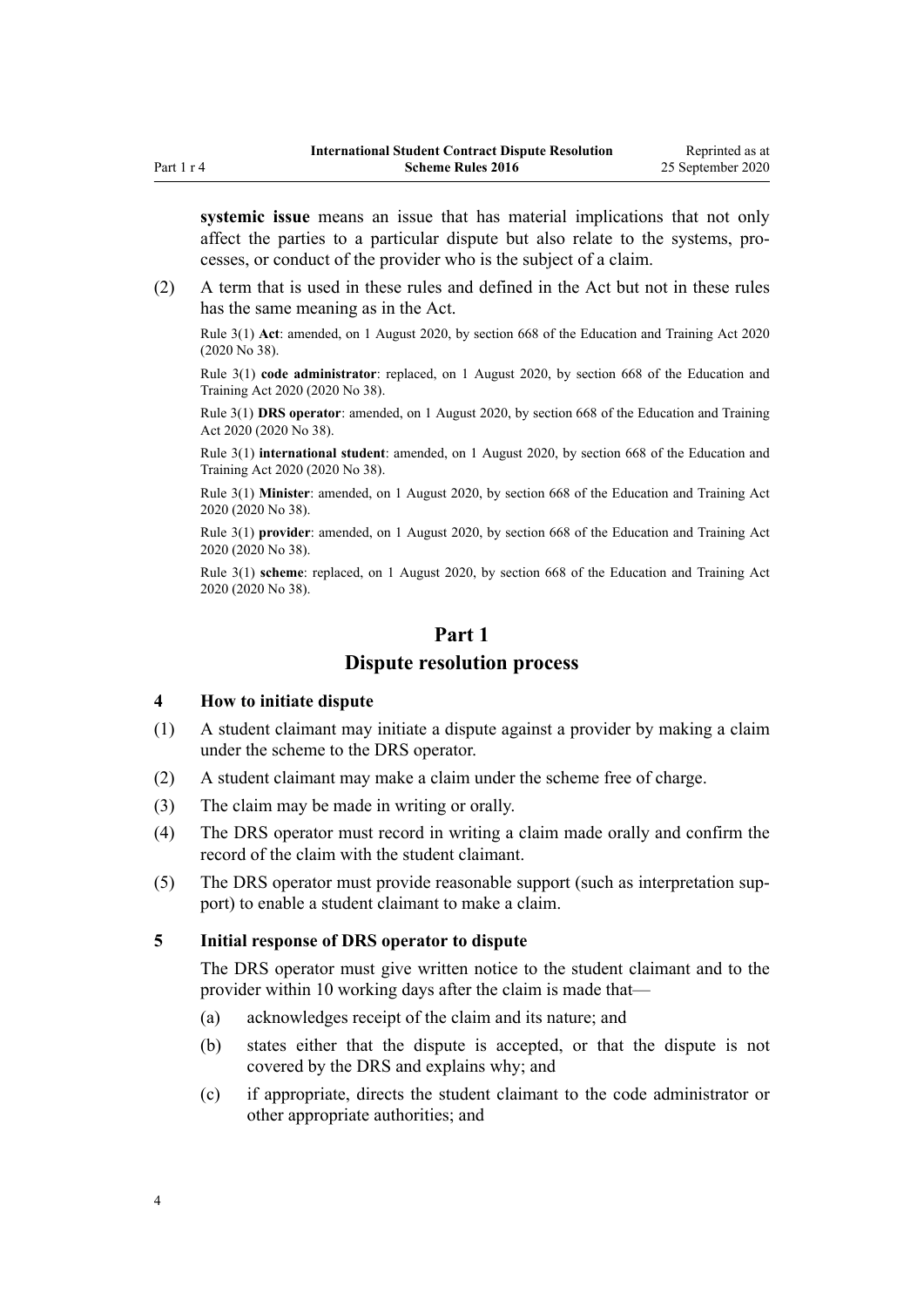<span id="page-4-0"></span>(d) if the provider has not yet been given the opportunity to resolve the issue raised by the dispute, directs the student claimant to the provider.

# **6 When DRS operator may decline to accept dispute**

The DRS operator may decline to accept a dispute for resolution under the scheme if the DRS operator considers that the scheme does not cover the dispute for 1 or more of the following reasons:

- (a) the provider has not been given an opportunity to resolve the issue raised by the dispute:
- (b) the dispute is being addressed in another forum:
- (c) the dispute would be more appropriately dealt with by a court, tribunal, or other authority:
- (d) the dispute has been previously dealt with under the scheme:
- (e) the claim is frivolous or vexatious:
- (f) given the age of the dispute, it is no longer feasible to gather sufficient evidence or other information for resolution of the dispute under the scheme.

# **7 General approach to resolving disputes**

The DRS operator must consider and deal with a dispute in a timely, costeffective, and fair manner and, in particular, in a way that—

- (a) encourages the parties to work towards a mutually agreed solution; and
- (b) maximises the use of consensual measures to resolve the dispute, that is, favouring negotiation and mediation before adjudication, unless negotiation and mediation are not appropriate for resolving the dispute; and
- (c) takes the views of the parties into account in the decision on measures to resolve the dispute; and
- (d) is consistent with the principles of natural justice; and
- (e) is on a without prejudice basis.

#### **8 DRS operator must ensure parties are aware of conditions of scheme**

The DRS operator must ensure that the parties to the dispute are aware of the conditions of entering the scheme, including the following conditions:

- (a) [rule 9\(4\)\(a\)](#page-5-0) (adjudicator not bound by rules of evidence or previous decision):
- (b) [rule 9\(4\)\(b\)](#page-5-0) (adjudicator determines dispute according to substantial merits and justice of the case):
- (c) [rule 9\(5\)](#page-5-0) (confidentiality of negotiation and mediation):
- (d) [rule 27](#page-10-0) (DRS operator must report systemic issues, serious misconduct, and breach of rules).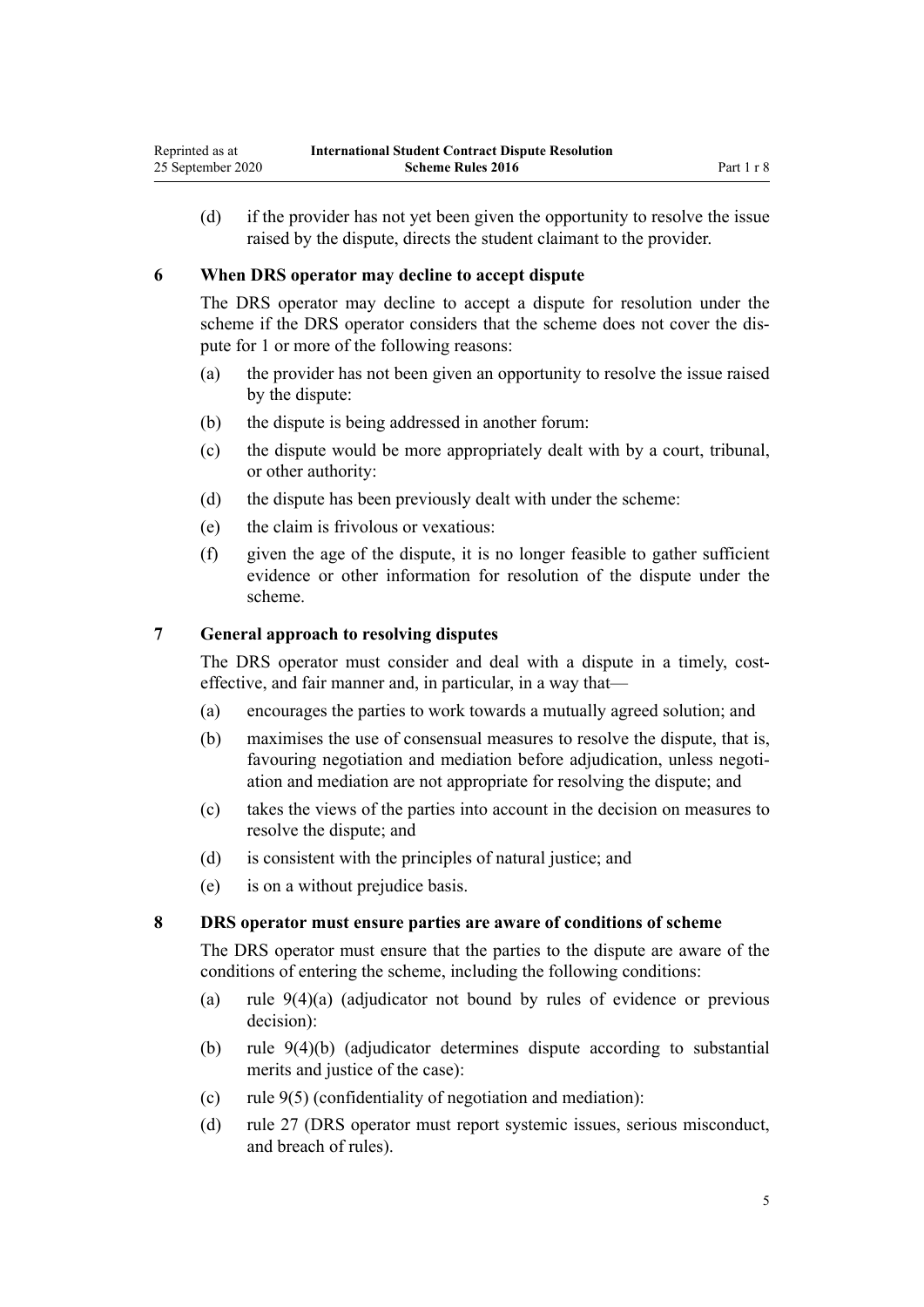# <span id="page-5-0"></span>**9 How disputes may be resolved**

- (1) The DRS operator may decide to use any 1 or more of the following methods to resolve a dispute:
	- (a) negotiation:
	- (b) mediation:
	- (c) adjudication.
- (2) The DRS operator may decide the procedures to be followed under the method selected, consistent with these rules.
- (3) The DRS operator, including a mediator or an adjudicator,—
	- (a) must act in accordance with what is fair and reasonable in all the circumstances; and
	- (b) must have regard to the law, the relevant good practice, the code, and other Government policies.
- (4) However, in an adjudication, the DRS operator, including an adjudicator,—
	- (a) is not bound by the rules of evidence or previous decisions; and
	- (b) must determine the dispute according to the substantial merits and justice of the case, and in doing so is not bound to give effect to strict legal obligations or to legal forms or technicalities.
- (5) The process and outcome of dispute resolution by negotiation or mediation is confidential to the parties to the dispute.
- (6) The DRS operator may direct the parties to a dispute to other appropriate authorities for assistance or interventions.

#### **10 Disputes may be combined**

The DRS operator may combine disputes for single resolution when the DRS operator considers that it is sensible to do so.

# **11 DRS operator may obtain information necessary for resolution of dispute in adjudication**

- (1) For the purpose of obtaining information necessary for the resolution of a dispute by adjudication, the DRS operator may make any inquiries that are fair and reasonable in the circumstances.
- (2) A party to a dispute being resolved by adjudication must supply any information requested by the DRS operator unless—
	- (a) the supply of the requested information would breach an obligation of confidence owed to a third person who has refused consent to the supply of the information; or
	- (b) the information is subject to legal professional privilege, or was provided to the party on a without prejudice basis; or
	- (c) the party does not have the information or it is not within its control.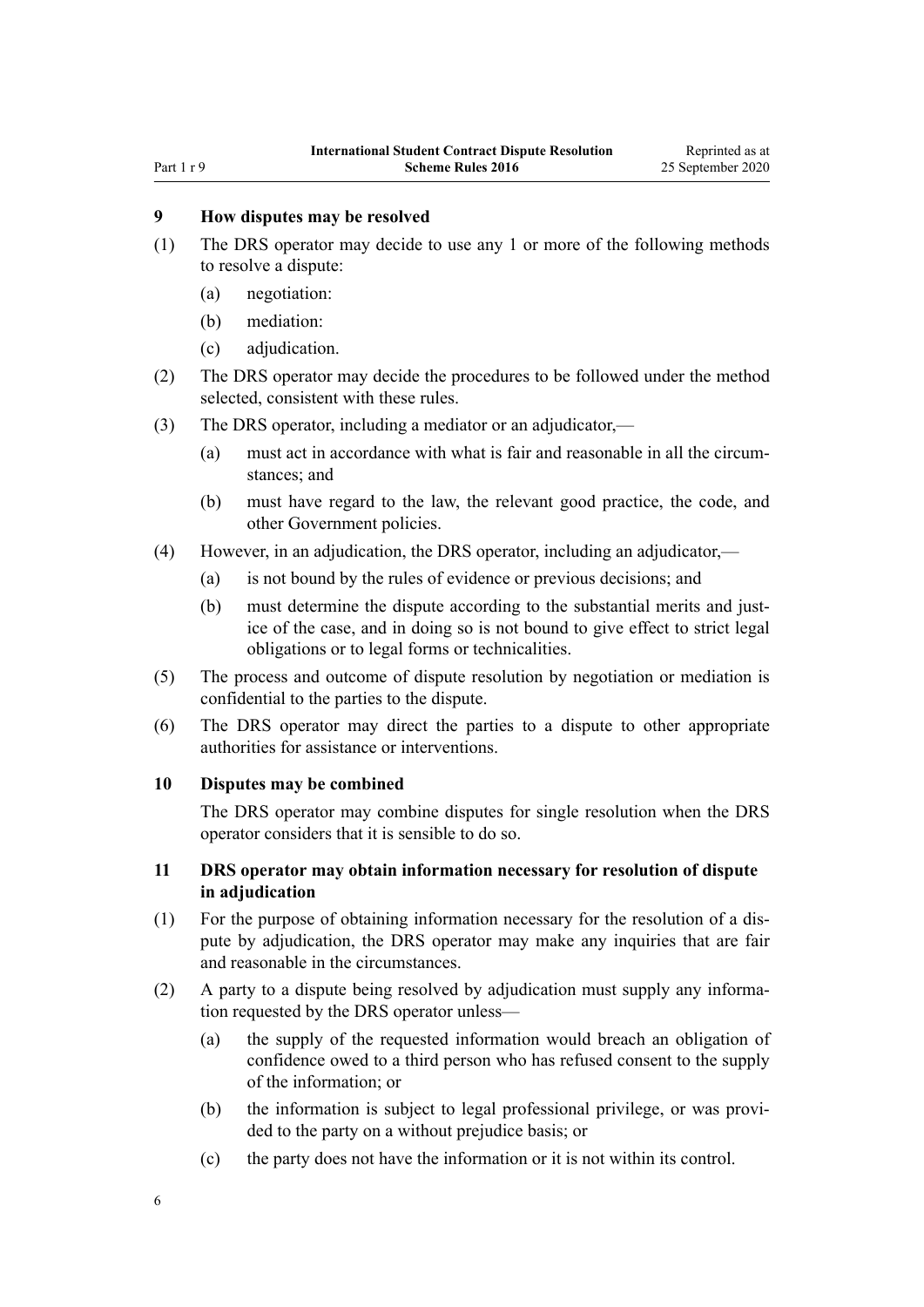- <span id="page-6-0"></span>(3) In requesting information, the DRS operator may specify a reasonable time period within which the party concerned must supply the information.
- (4) As soon as practicable after receiving a request by the DRS operator for information and in any event within any time period specified in the request, a party must—
	- (a) comply with the request; or
	- (b) object to supplying the information and give reasons why the party cannot or should not supply it.

## **12 Failure to supply information in adjudication**

- (1) This rule applies where a party to a dispute being resolved by adjudication fails to comply with a request for information by the DRS operator and none of the exceptions in [rule 11\(2\)](#page-5-0) apply.
- (2) If the party is the student claimant, the DRS operator may decline to continue consideration of the dispute.
- (3) Whoever the party is, the DRS operator may proceed to resolve the dispute on the basis that an adverse inference may be drawn from the party's failure to comply.

#### **13 Use of information in adjudication**

- (1) For the purpose of resolving a dispute by adjudication, the DRS operator may consider any information obtained by it or supplied to it.
- (2) The DRS operator may assume that a party to a dispute consents to the full disclosure to other parties of information supplied by it, unless the party supplying the information expressly limits disclosure.

## **14 DRS operator must keep parties informed**

The DRS operator must—

- (a) keep the parties to a dispute informed; and
- (b) ensure that each party has a reasonable opportunity to be informed of, and to respond to, the arguments or submissions of the other parties.

#### **15 Mediator or adjudicator must be independent of parties to dispute**

The DRS operator must appoint as a mediator or an adjudicator in a dispute under the scheme only a person who is independent of the parties to the dispute.

#### **16 Decision by adjudicator**

(1) The adjudicator in a dispute, before making a final decision, must give the parties notice of his or her proposed decision reached on the basis of information held by the DRS operator.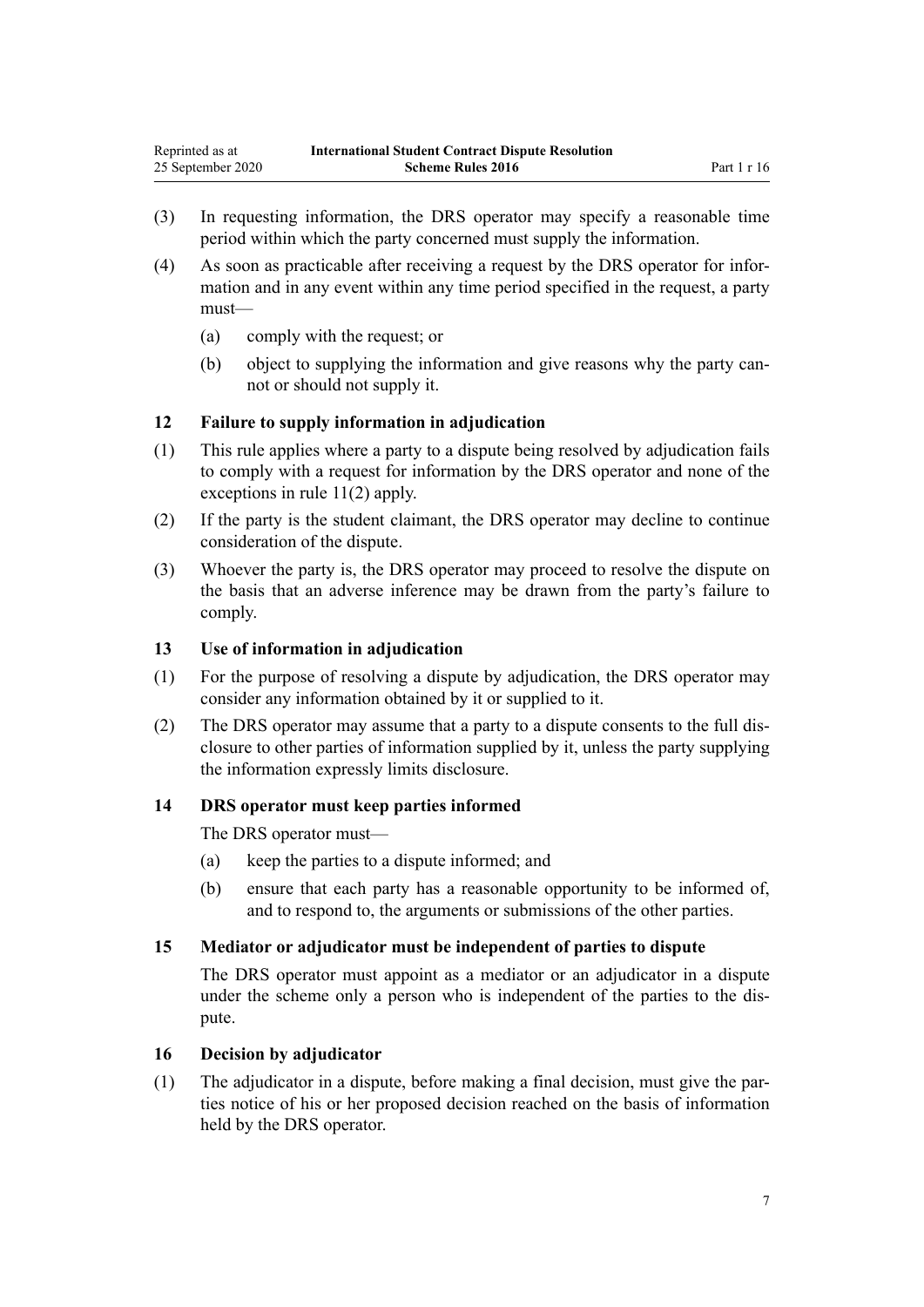- <span id="page-7-0"></span>(2) The adjudicator's notice of the proposed decision must be in writing and must allow a period of 10 working days after sending the notice for the parties to make further submissions and for further consideration of the dispute.
- (3) If the dispute is not resolved within the 10-working-day period, and after considering any further submissions received from the parties, the adjudicator may make a final decision in the dispute, which decision may differ from the proposed decision notified to the parties.
- (4) The adjudicator must give notice in writing to the parties of the final decision and the reasons for the decision.

Rule 16(4): replaced, on 29 May 2017, by [rule 4](http://legislation.govt.nz/pdflink.aspx?id=DLM7210708) of the International Student Contract Dispute Resolution Scheme Amendment Rules 2017 (LI 2017/75).

# **17 When final decision binding**

A final decision becomes binding on the parties to a dispute on the date that notice is given in accordance with [rule 16\(4\).](#page-6-0)

Rule 17: replaced, on 29 May 2017, by [rule 5](http://legislation.govt.nz/pdflink.aspx?id=DLM7210709) of the International Student Contract Dispute Resolution Scheme Amendment Rules 2017 (LI 2017/75).

# **18 Remedies under final decision in dispute resolved by adjudication**

An adjudicator in a dispute may direct the following remedies:

- (a) that the provider pay the student claimant an amount not exceeding \$200,000:
- (b) that the provider take any other action directed by the adjudicator to remedy the matter complained about:
- (c) that the provider provide non-monetary redress for any loss or damage suffered:
- (d) that the provider cease the conduct that has given rise to the claim.

#### **19 Termination of dispute resolution process**

A dispute resolution process under the scheme is terminated if—

- (a) the parties notify the DRS operator in writing that they have entered into an agreed settlement; or
- (b) the student claimant notifies the DRS operator in writing that he or she withdraws the claim and the DRS operator is satisfied that the student claimant has not been coerced into withdrawing; or
- (c) the student claimant notifies the DRS operator in writing that he or she intends to apply to another authority (such as a court or tribunal) for resolution of the dispute; or
- (d) the DRS operator determines that the dispute is not covered by the scheme; or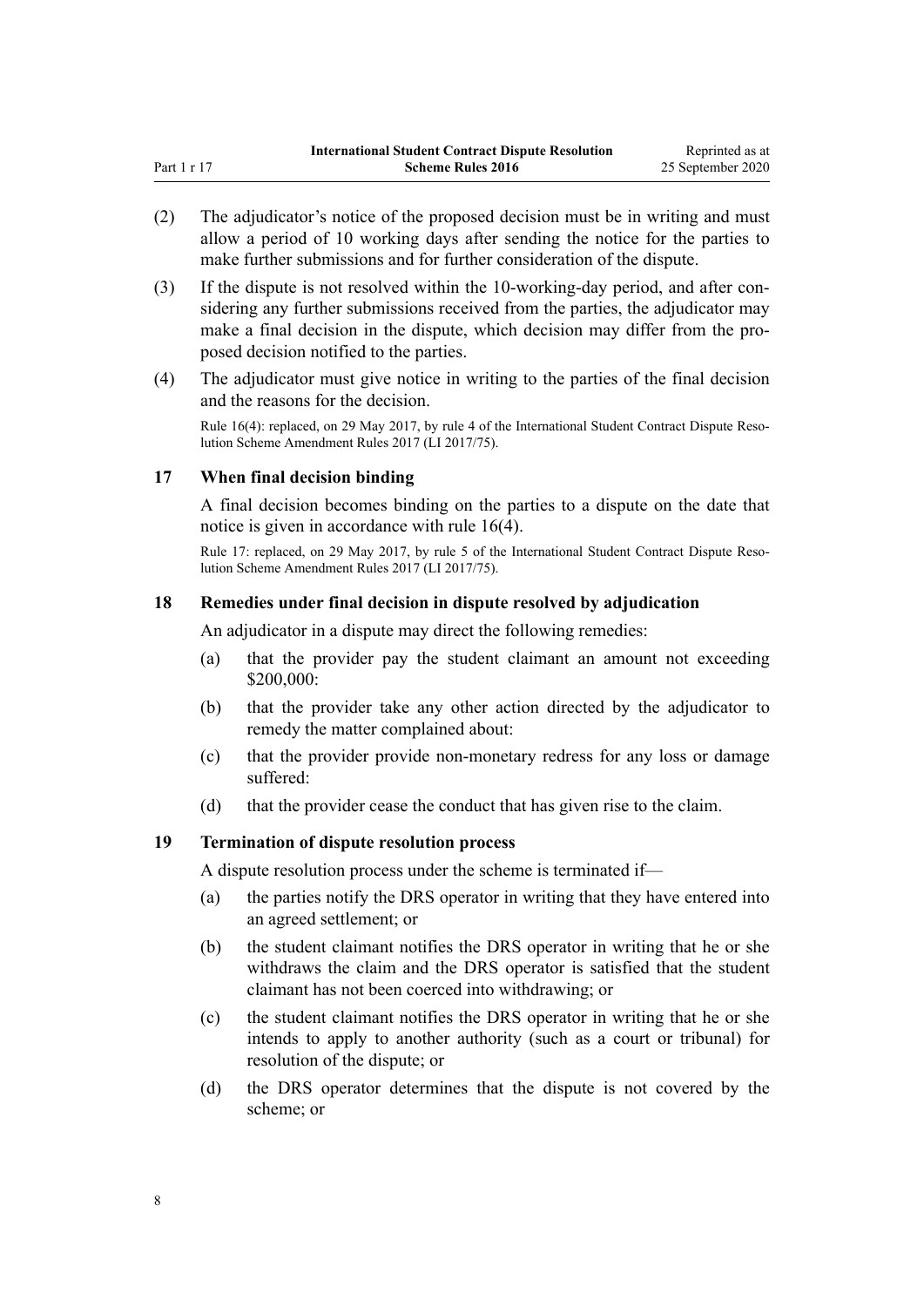<span id="page-8-0"></span>(e) the student claimant has failed to comply with an information request and the DRS operator notifies the student claimant in writing that it declines to continue consideration of the dispute; or

#### (f) *[Revoked]*

Rule 19(f): revoked, on 29 May 2017, by [rule 6](http://legislation.govt.nz/pdflink.aspx?id=DLM7210711) of the International Student Contract Dispute Resolution Scheme Amendment Rules 2017 (LI 2017/75).

#### **20 Application to District Court**

A student claimant, a provider, or the DRS operator may apply to the District Court for, and the District Court may make, an order in accordance with [sec](http://legislation.govt.nz/pdflink.aspx?id=LMS267820)[tion 538](http://legislation.govt.nz/pdflink.aspx?id=LMS267820) of the Act—

- (a) requiring a provider to comply with the rules of the DRS; or
- (b) requiring a claimant or provider to give effect to any binding resolution; or
- (c) modifying a resolution where its terms are manifestly unreasonable, before giving effect to it.

Rule 20: amended, on 1 August 2020, by [section 668](http://legislation.govt.nz/pdflink.aspx?id=LMS367713) of the Education and Training Act 2020 (2020 No 38).

# **Part 2 Administration of scheme**

#### **21 Functions of DRS operator**

- (1) The core functions of the DRS operator are to—
	- (a) provide an independent scheme for resolving disputes between international students and education providers that fall within the scheme's jurisdiction; and
	- (b) operate the scheme in accordance with the scheme's purpose and these rules; and
	- (c) resolve, or assist in resolving, disputes under the scheme by agreement between the parties or, if applicable, by adjudication.
- (2) Other functions of the DRS operator include—
	- (a) to promote and publicise the scheme; and
	- (b) to monitor compliance with these rules; and
	- (c) to monitor and report on the effectiveness of the scheme; and
	- (d) to carry out any other function of the scheme under these rules.

#### **22 Powers of DRS operator**

(1) The DRS operator has the powers specifically conferred by these rules and other powers necessary for performing its functions under these rules.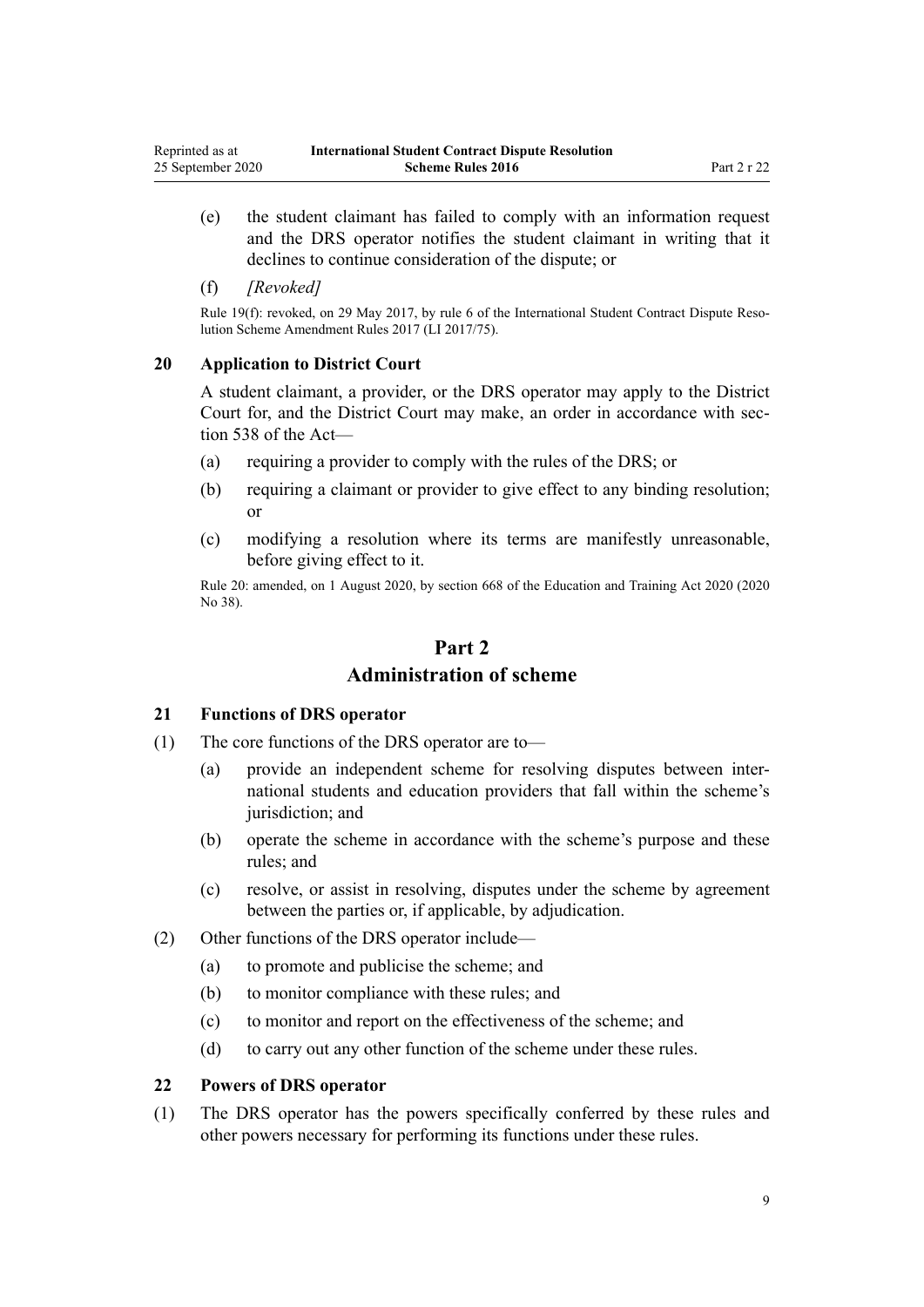<span id="page-9-0"></span>(2) The DRS operator may delegate the performance and exercise of its functions and powers under these rules to any person who is appointed to perform or exercise them, except a function or power that under these rules must be performed or exercised by an adjudicator.

# **23 DRS operator may extend time frames**

The DRS operator may, if it thinks fit, extend the time within which something must be done under these rules in relation to consideration or resolution of a dispute.

# **24 Appointees of DRS operator**

- (1) The DRS operator must appoint sufficient numbers of adjudicators and mediators to ensure the effective functioning of the scheme.
- (2) In appointing an adjudicator or a mediator, the DRS operator must—
	- (a) consider a candidate's objectivity, qualifications, experience, and personal qualities (including the ability to communicate and work effectively with people from diverse linguistic and cultural backgrounds); and
	- (b) appoint or engage only persons who are capable of performing the functions of an adjudicator or a mediator, as the case may be; and
	- (c) ensure that a person appointed or engaged is able to act independently.
- (3) The DRS operator is responsible for the actions of a person appointed by it to perform its functions under these rules.

#### **25 DRS operator must ensure accessibility of scheme**

- (1) The DRS operator must take all reasonable steps to ensure that international students and providers are fully aware of the scheme and know how to access it.
- (2) Where appropriate and at reasonable cost, the DRS operator may provide additional support (for example, interpretation or translation services or disability services) to ensure accessibility to the scheme.

#### **26 DRS operator may publish case studies**

- (1) The DRS operator may, for the limited purposes set out in subclause (2), compile and publish case studies of disputes resolved by adjudication under the scheme, subject to appropriate safeguards and redactions for the purposes of privacy.
- (2) The purposes referred to in subclause (1) are—
	- (a) keeping providers, students, and other educational interest groups informed; and
	- (b) demonstrating the process of decision-making under the scheme and ensuring its transparency.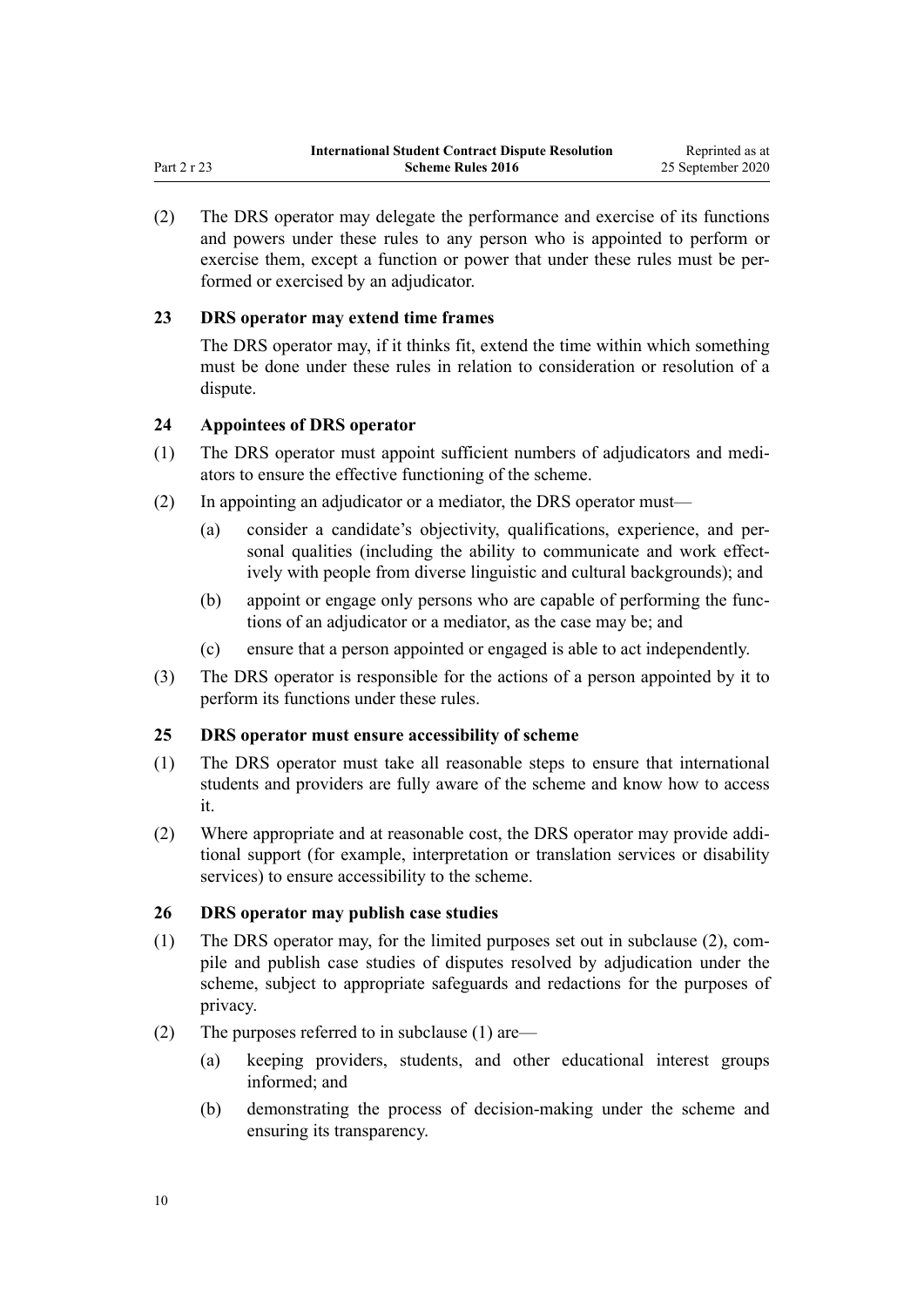# <span id="page-10-0"></span>**27 DRS operator must report systemic issues, etc**

In the course of investigating a dispute or resolving a dispute by adjudication, the DRS operator must report to the code administrator, education quality assurance agencies, and government agencies as relevant—

- (a) any systemic issue that it identifies:
- (b) any serious misconduct by a provider that it identifies:
- (c) any breach of these rules by a provider.

# **28 Annual report**

- (1) The DRS operator must submit to the Minister, by September 30 in each year, an annual report for the year ending on 30 June of that year.
- (2) The annual report must include (but is not limited to) the following information relating to the year in question:
	- (a) the number of each of the following (broken down in each category by types of provider, that is, schools, private training establishments, Te Pūkenga—New Zealand Institute of Skills and Technology and its Crown entity subsidiaries, and universities):
		- (i) disputes accepted:
		- (ii) disputes not covered:
		- (iii) disputes resolved by negotiation:
		- (iv) disputes resolved by mediation:
		- (v) disputes resolved by adjudication:
	- (b) the average length of time taken to resolve a dispute by negotiation:
	- (c) the average length of time taken to resolve a dispute by mediation:
	- (d) the average length of time taken to resolve a dispute by adjudication:
	- (e) examples of typical cases, subject to appropriate safeguards and redaction to preserve privacy:
	- (f) financial statements prepared in accordance with generally accepted accounting practice that demonstrate how the funding of the DRS operator has been applied:
	- (g) any systemic issues or serious misconduct by providers identified in the course of investigating a dispute or resolving a dispute by adjudication, and how the DRS operator dealt with the systemic issues or misconduct:
	- (h) the result of any independent review completed during the reporting year.
- (3) The DRS operator must make copies of its annual report available for inspection by the public without charge, for example, on a website.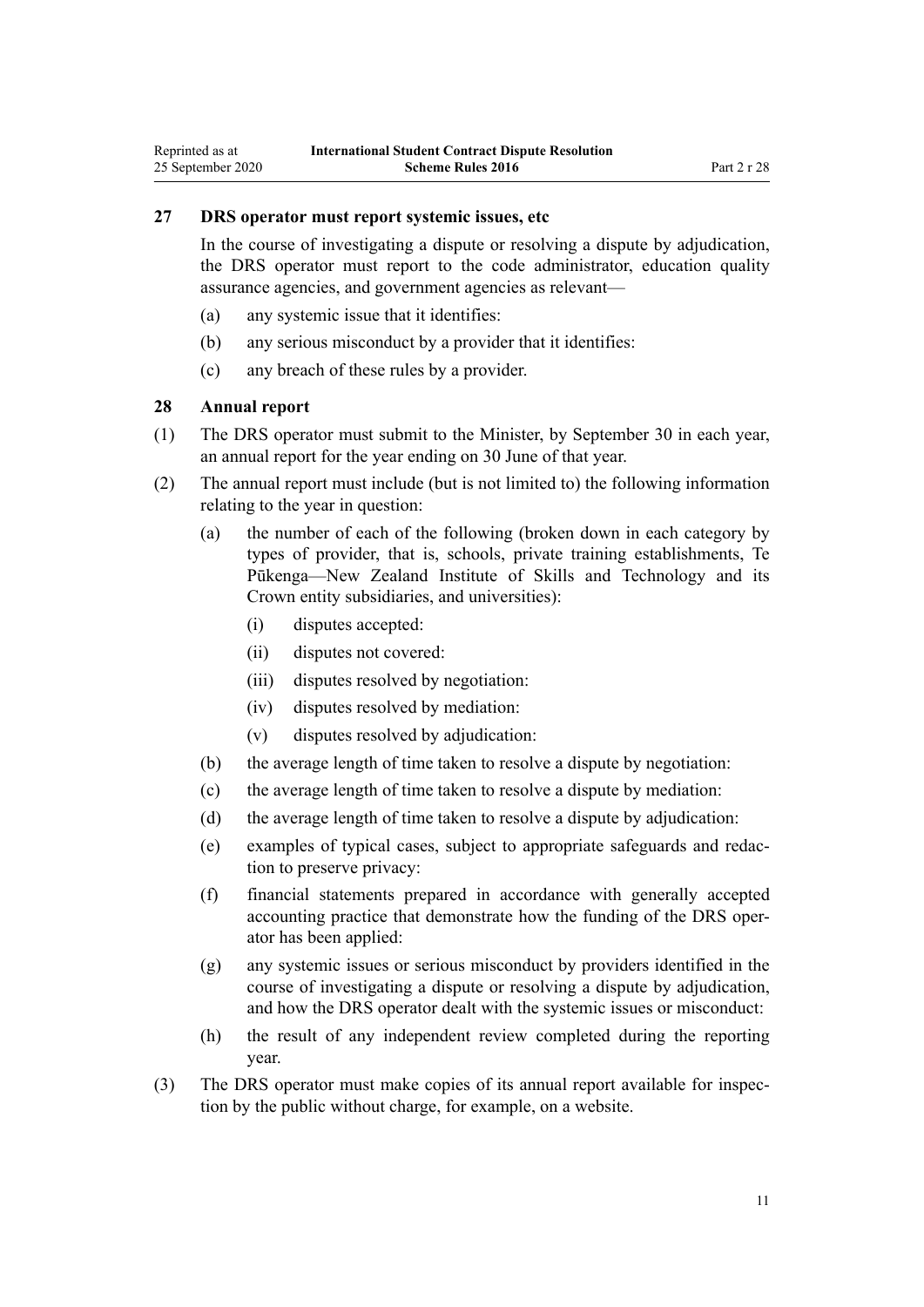<span id="page-11-0"></span>Rule 28(2)(a): amended, on 25 September 2020, by [clause 4\(2\)](http://legislation.govt.nz/pdflink.aspx?id=LMS408582) of the Education (Name Change for NZIST) Order 2020 (LI 2020/260).

Rule 28(2)(a): amended, on 1 April 2020, by [section 78\(2\)](http://legislation.govt.nz/pdflink.aspx?id=LMS245981) of the Education (Vocational Education and Training Reform) Amendment Act 2020 (2020 No 1).

#### **29 Monitoring operation of scheme**

- (1) The DRS operator must have a process for receiving and resolving complaints about the operation of the scheme and must publicise that process.
- (2) The DRS must—
	- (a) conduct regular client satisfaction surveys for measuring the quality of processes under the scheme, the durability of the outcomes under the scheme, and any other appropriate performance indicators; and
	- (b) publish the results.
- (3) A provider or an international student who is dissatisfied with the operation of the scheme or the performance of the DRS operator may complain to the Ministry of Education, but this process must not be used to challenge the outcome in a particular dispute.
- (4) The DRS operator must co-operate with any person or agency appointed by the Minister to carry out an independent review of the scheme and its operation.

Michael Webster, Clerk of the Executive Council.

Issued under the authority of the [Legislation Act 2012](http://legislation.govt.nz/pdflink.aspx?id=DLM2997643). Date of notification in *Gazette*: 10 March 2016.